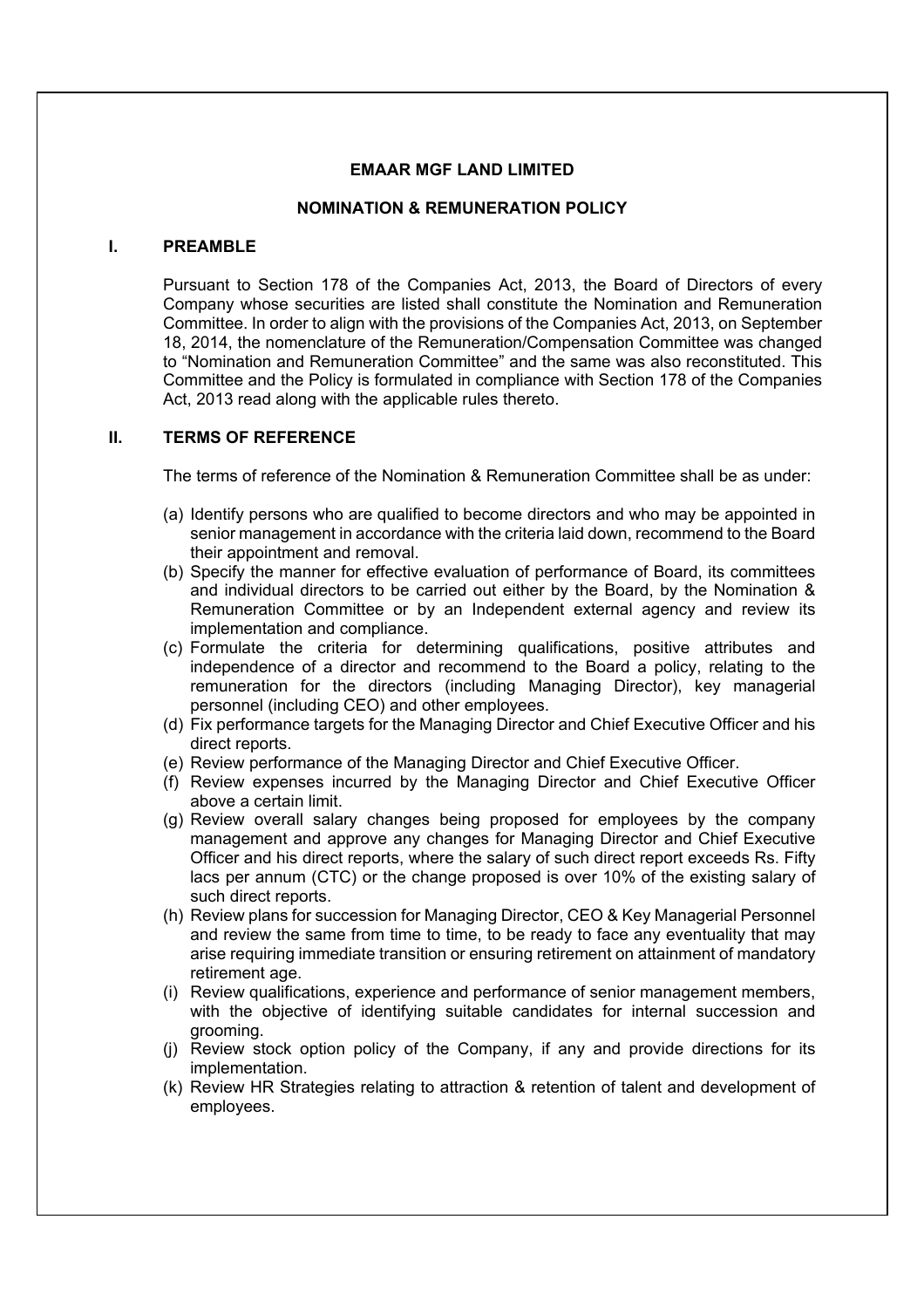#### **III. MEMBERSHIP**

- a) The Committee shall comprise at least three (3) Directors, all of whom shall be nonexecutive Directors and at least half shall be Independent.
- b) The Board shall reconstitute the Committee as and when required to comply with the provisions of the Companies Act, 2013 and applicable statutory requirement.
- c) Minimum two (2) members shall constitute a quorum for the Committee meeting.
- d) Membership of the Committee shall be disclosed in the Annual Report.
- e) Term of the Committee shall be continued unless terminated by the Board of Directors.

#### **IV. FREQUENCY OF MEETINGS**

The meeting of the Committee shall be held at such regular intervals as may be required and as prescribed by statutory requirements.

# **V. COMMITTEE MEMBERS' INTERESTS**

- a) A member of the Committee is not entitled to be present when his or her own remuneration is discussed at a meeting or when his or her performance is being evaluated.
- b) The Committee may invite such executives, as it considers appropriate, to be present at the meetings of the Committee.

## **VI. VOTING**

Matters arising for determination at Committee meetings shall be decided by a majority of votes of Members present and voting and any such decision shall for all purposes be deemed a decision of the Committee.

## **VII. CRITERIA FOR DETERMINING QUALIFICATIONS, POSITIVE ATTRIBUTES & INDEPENDENCE OF DIRECTOR**

# **A. QUALIFICATIONS OF INDEPENDENT DIRECTOR**

An Independent director shall possess appropriate skills, experience and knowledge in one or more fields of finance, law, management, sales, marketing, administration, research, corporate governance, operations or other disciplines related to the company's business.

## **B. POSITIVE ATTRIBUTES OF INDEPENDENT DIRECTORS**

An independent director shall be a person of integrity, who possesses relevant expertise and experience and who shall uphold ethical standards of integrity and probity; act objectively and constructively; exercise his responsibilities in a bona-fide manner in the interest of the company; devote sufficient time and attention to his professional obligations for informed and balanced decision making; and assist the company in implementing the best corporate governance practices.

## **C. INDEPENDENCE OF INDEPENDENT DIRECTORS**

An Independent director should meet the requirements of the Companies Act, 2013.